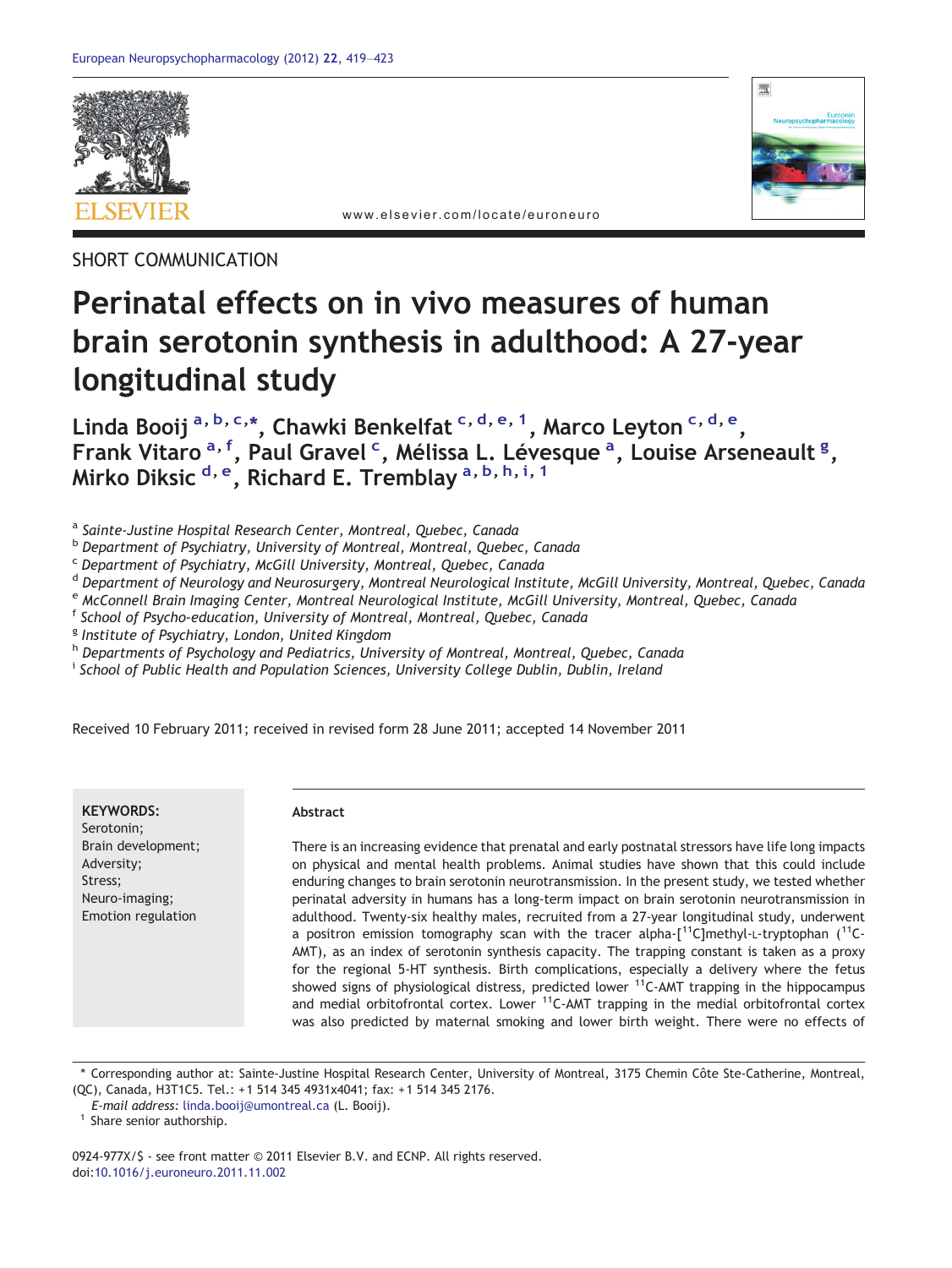childhood or recent adversity. This is the first human study reporting associations between perinatal adversity and adult <sup>11</sup>C-AMT trapping in the hippocampus and medial orbitofrontal cortex. The associations suggest that limbic serotonin pathways may be particularly vulnerable to environmental challenges during the period when they undergo the most prominent neurodevelopmental changes. In combination with other risk factors, perinatal stressors may contribute to increased vulnerability for psychiatric disorders in which serotonin plays a major role. © 2011 Elsevier B.V. and ECNP. All rights reserved.

## 1. Introduction

There is increasing evidence that prenatal and early postnatal stressors have life long impacts on physical and mental health problems ([Gluckman et al., 2008](#page-4-0)). Serotonin (5 hydroxytryptamine; 5-HT) is crucial for the development and maturation of the mammalian and human brain [\(Gaspar et al., 2003\)](#page-4-0). Consistent with this, studies in animals have shown that early disruptions in the 5-HT system can lead to subtle changes in brain pathway development, differentiation and maturation, with adverse consequences for emotion regulation and stress-regulation in adulthood [\(Gaspar et al., 2003](#page-4-0)). Similarly, a number of studies have shown persisting alterations in 5-HT innervation in the offspring following asphyxia or exposure to neurotoxins during gestation e.g. ([Slotkin et al., 2006; Strackx et al.,](#page-4-0) [2008](#page-4-0)). Whether early perinatal disruptions also affect the 5-HT system in adulthood in humans is not known.

In humans, brain regional 5-HT synthesis can be estimated in vivo by positron emission tomography (PET) and alpha-  $[(11)C]$ methyl-L-tryptophan  $(11C-AMT)$  blood-to-brain clearance/trapping (K\*). The trapping constant is taken as a proxy for the regional 5-HT synthesis [\(Diksic and Young, 2001](#page-4-0)).

The aim of the present study was to test in vivo whether early perinatal adversity would explain part of the variance in brain 5-HT synthesis in brain regions involved in emotion regulation, using the  $11C-AMT$  method. As the 5-HT system undergoes the most prominent developmental changes in utero and very early life ([Jacobs and Azmitia, 1992\)](#page-4-0), we expected that adversity before and around birth would be stronger predictors of brain 5-HT synthesis than adversity occurring in childhood or adulthood. The study was conducted in a sample recruited from a 27-year population-based longitudinal cohort of healthy males.

## 2. Experimental procedures

#### 2.1. Participants and procedures

Twenty-six adult males (mean  $age \pm SD = 27.1 \pm 0.7$ ) free of psychiatric or neurological disorders were recruited from a longitudinal study in a French-speaking community sample (N= 1037). Participants were part of a PET-<sup>11</sup>C-AMT study investigating brain 5-HT synthesis in relation to childhood developmental aggression ([Booij et al., 2010](#page-4-0)). The main exclusion criteria were major medical/neurological illness likely to confound PET analysis or results; testing positive on a urine toxicology screen for illicit drugs of abuse on the day of the study; history of exposure to 3,4-Methylenedioxy-methamphetamine (MDMA) in the past month; and current medication likely to affect the function of the central nervous system.

Following a psychiatric interview ([First et al., 2002](#page-4-0)) and medical evaluation, participants underwent a 60-minute dynamic PET scan, conducted with an ECAT HR + scanner following intravenous injection of 10 mCi (370 MBq) of alpha- $[11C]$ AMT injected over a 2minute period. Each participant also underwent high-resolution magnetic resonance imaging using a 1.5-T superconducting magnet system (Philips Gyroscan; Philips Medical Systems, Eindhoven, the Netherlands) for the purpose of PET/MRI co-registration. All participants provided written informed consent. The study was approved by the research ethics committee at the Montreal Neurological Institute (MNI) and was conducted in accordance with the Declaration of Helsinki.

#### 2.2. Adversity

#### 2.2.1. Perinatal adversity

Obstetrical complications (OC), birth weight and maternal smoking during pregnancy were selected as the primary variables of interest for perinatal adversity. The variables were chosen for the following reasons. Each has been consistently associated with 1) affect and behavioral inhibition problems in which 5-HT plays a major role ([Arseneault et al., 2002; Huijbregts et al., 2008; van Os et al.,](#page-4-0) [2001](#page-4-0)), 2) altered 5-HT neurotransmission in animal experiments ([Himpel et al., 2006; Slotkin et al., 2006; Strackx et al., 2008\)](#page-4-0), and 3) structural or functional brain alterations [\(Lotfipour et al., 2009](#page-4-0)). Finally (4), their presence in our sample was variable, providing a representative range. Maternal smoking during pregnancy was defined as smoking at any time point during pregnancy and was based on selfreport measures completed around the birth of the participant. Birth weight and obstetrical complications were extracted from hospital delivery records. Obstetrical complications were indexed by composite scores, as previously described in this cohort [\(Arseneault et al., 2002](#page-4-0)). The index consists of three scales: atypical presentation situation, cardiac or respiratory distress situation, and deadly risk situation ([Arseneault et al., 2002\)](#page-4-0). Variability in the latter deadly risk situation was minimal, and thus this subscale was left out in further analyses.

#### 2.2.2. Childhood adversity

The index of family adversity is a composite score of the degree of social adversity in families ranging from 0 to 1 used in previous studies with this cohort ([Arseneault et al., 2002](#page-4-0)). Family adversity was measured at age 6, and again at ages 10–16. Mean scores were calculated over all assessments (age 6–16) for those subjects with less than 50% missing data points  $(N= 22)$ .

#### 2.2.3. Recent psychosocial adjustment

Psychosocial stressors were indexed by items extracted from the 'Questionnaire about the development of the young adult', a selfreport follow up survey completed around the same time as the current study. It included questions related to their current health, psychosocial status and relationships [\(Booij et al., 2010\)](#page-4-0).

#### 2.3. Image processing and statistical analyses

Functional K\* images of  $\alpha$ <sup>[11</sup>C]MTrp trapping rate constants were generated, re-sampled into MNI305-mm isotropic stereotaxic space using a standard automatic algorithm ([Collins et al., 1994](#page-4-0)), and smoothed to a 14-mm resolution FWHM using a Gaussian filter. In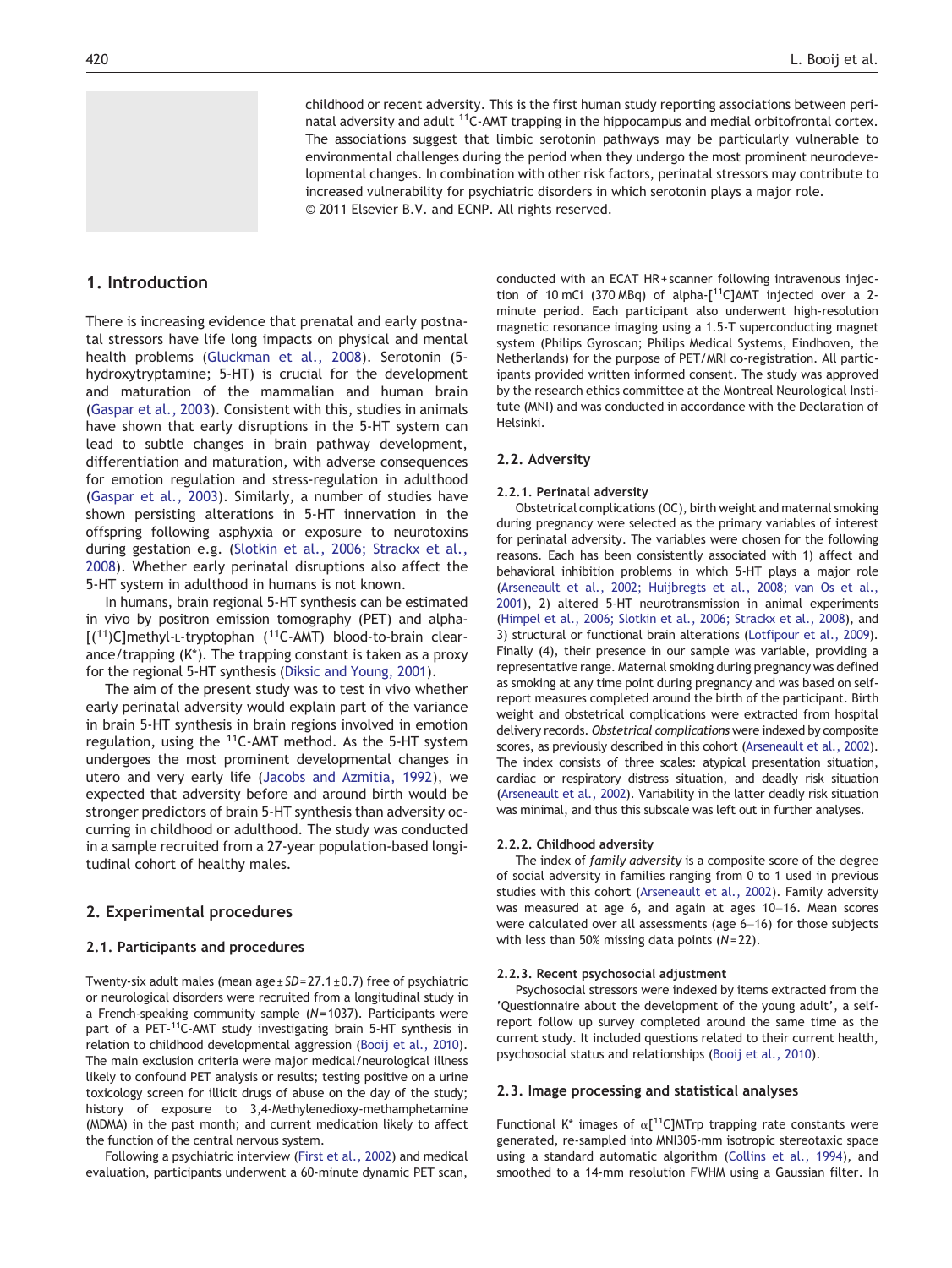order to cancel out global effects on regional K\* values, regional K\* values were normalized by the mean global K\* of the gray matter to 100.This normalization procedure is the same as used in our other previous 11C-AMT studies, and was achieved by dividing each participant's parametric K\* image with their respective mean global K\* of the gray matter, and then multiplied by 100. Though it could be argued that adversity may also lead to global, independent changes in 5-HT synthesis, only the normalized data were used in the analyses, given our specific questions on the effects of adversity on the key regions involved in emotion regulation and to reduce error variance and maximize power. Five voxels of interest (VOI) were identified (hippocampus, orbitofrontal cortex (OBFC), caudate, parietal and occipital lobe) on each participant's MRI. The first three were selected based on their prominent role in emotion regulation, the latter two (parietal and occipital lobe) were 'control regions' in order to investigate to what extent the effects of perinatal adversity are specific for brain regions that are primary involved in emotion regulation.

General Linear Models and linear regression analyses were used to assess the predictive power of adversity on normalized K\* in each of the a-priori VOIs. To achieve an acceptable predictor/sample size ratio, only two predictors per a priori model were evaluated at the same time. First, the effects of OC and childhood adversity on normalized K\* were evaluated. Next, the effects of BW and maternal smoking were simultaneously evaluated, given their strong interrelationship [\(Wang et al., 2002](#page-4-0)). Third, the effects of recent psychosocial adjustment were calculated. We evaluated stability and generalizability of the models with the best fit(s) by using multicollinearity diagnostic tests and a leave-one-out ('jackknife') procedure, and performed post hoc power calculations [\(Cohen et al., 2003\)](#page-4-0).

Additional details regarding assessments and imaging procedures are in the supplementary section.

## 3. Results

#### 3.1. Obstetrical complications (OC)

Regression analyses including OC and childhood adversity as predictors  $(N=21)$  showed that cardiac or respiratory stress



Figure 1 Correlation between fetal cardiac-respiratory distress and normalized K\* in the right medial OBFC in adulthood  $(N= 21)$  (r=−0.63, p=0.002). A high score on the fetal distress scale indicates a delivery situation in which the fetus showed signs of cardiac or respiratory distress along with several medical interventions. A higher score on the distress scale indicates more fetal stress during delivery.



Figure 2 Correlation between fetal cardiac-respiratory distress and normalized K\* in the right hippocampus in adulthood  $(N= 21)$  ( $r=-0.43$ ,  $p=0.049$ ). A high score on the fetal distress scale indicates a delivery situation in which the fetus showed signs of cardiac or respiratory distress along with several medical interventions. A higher score on the distress scale indicates more fetal stress during delivery.

predicted lower normalized K\* in the right hippocampus (standardized beta =  $-0.61$ ,  $t = -3.31$ ,  $p = 0.004$ ) and right medial orbitofrontal cortex (OBFC) (standardized beta: −0.49, t= −2.37, p= 0.03) (Figs. 1 and 2; Table S1). There were no effects of the OC subscale atypical presentation situation. There was also no effect of childhood adversity, neither alone nor in interaction, in any of the other investigated VOIs.

## 3.2. Birth weight and maternal smoking

GLM analyses including lower BW (mean $\pm$ SD in grams: 3522 $\pm$ 631) and maternal smoking (yes/no: N=4 vs. 14) showed that both were independent predictors of lower normalized K\* in the right medial OBFC (standardized beta=0.43,  $t=2.3$ ,  $p=0.04$  and  $-0.47$ , t=−2.48, p=0.026, respectively) (Figs. S1 and S2, Table S1). Maternal smoking but not BW was also associated with higher normalized K\* in the right caudate (standardized beta:  $0.53$ ,  $t = 2.49$ ,  $p = 0.03$ ). There were no effects in any of the other investigated VOIs.

The prediction models above all had adequate stability and large effect sizes (Table S1). All observed effects were specific for the right hemisphere (Figs. S3 to S6).

## 3.3. Recent psychosocial adjustment

There were no relationships between recent life stressors and normalized K\* in any of the investigated VOIs (Table S2).

## 3.4. Relationship between obstetrical complications, birth weight and maternal smoking

A stepwise regression analysis indicated that, among the three perinatal variables of interest, maternal smoking (standardized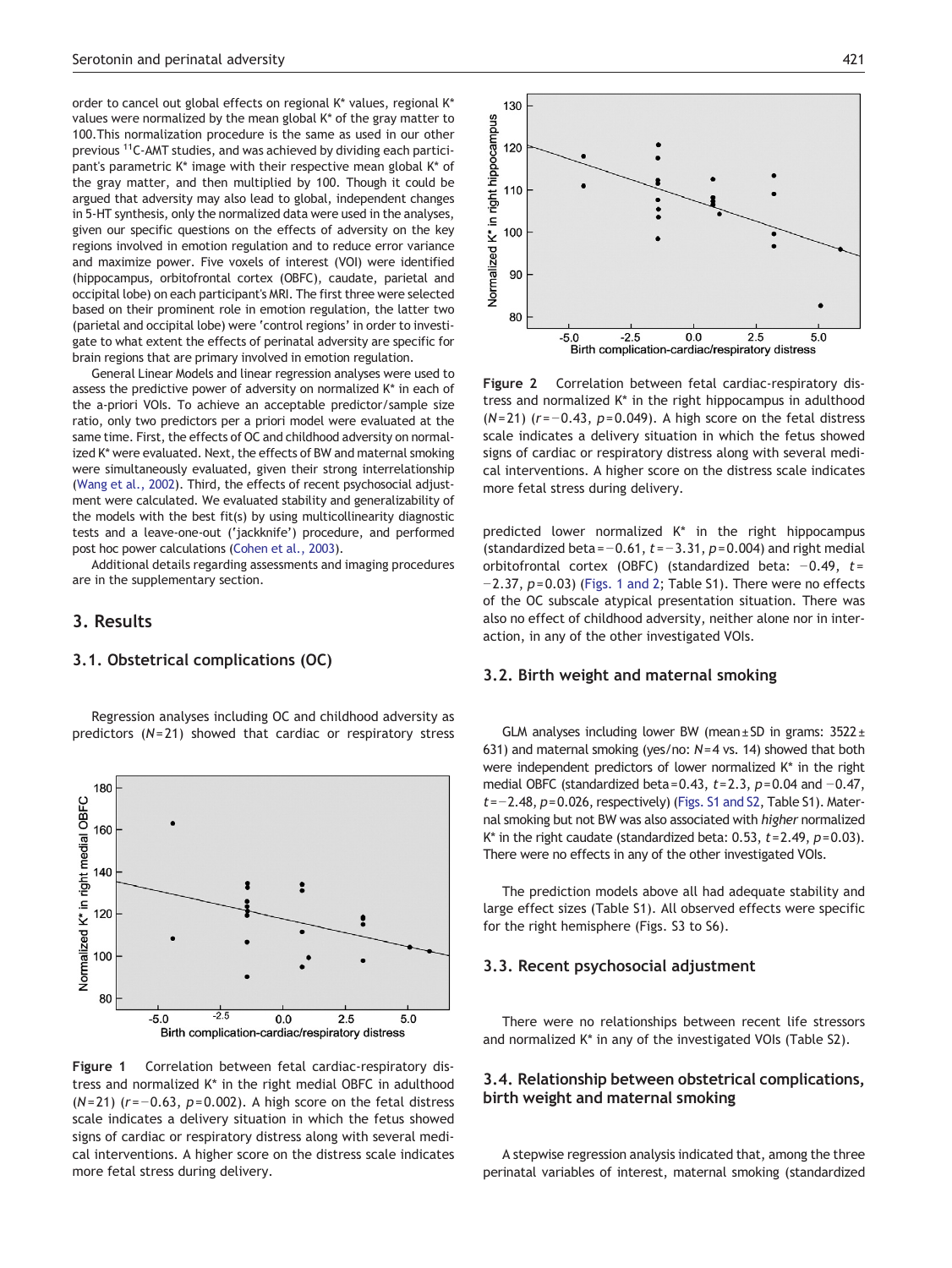beta= $-0.47$ ,  $t=-2.48$ ,  $p=0.026$ ) and lower BW (standardized beta=0.43,  $t = 2.26$ ,  $p = 0.04$ ) were the strongest predictors for lower normalized K\* in the right medial OBFC. Fetal cardiac/ respiratory distress (standardized beta=−0.48, t=−2.18,  $p = 0.045$ ) was the strongest predictor for normalized K\* in the right hippocampus (Table S3).

## 4. Discussion

The present study with a prospectively followed sample of healthy adult males demonstrated for the first time that obstetrical complications, lower BW and maternal smoking were independent predictors of lower brain 5-HT synthesis in adulthood, in the medial OBFC and hippocampus.

Perinatal adversity specifically predicted lower 5-HT synthesis in those brain regions that are primarily involved in emotion regulation (frontal-limbic), and not in the control regions. The association between lower 5-HT neurotransmission in the hippocampal and frontal regions and perinatal adversity, is consistent with animal studies e.g. ([Himpel et al.,](#page-4-0) [2006; Strackx et al., 2008](#page-4-0)). Of particular interest is the consistency of the results with a very recent  $11C-AMT$  study in newborn rabbits, showing lower 5-HT metabolism in the frontal cortex in those exposed to endotoxin in utero, relative to control rabbits [\(Kannan et al., 2010\)](#page-4-0). The present study showed that perinatal factors influence 5-HT synthesis in the frontal-limbic regions in humans.

Lower brain 5-HT neurotransmission in the OBFC has most consistently been associated with aggression problems [\(Booij et al., 2010](#page-4-0)). Interestingly, a previous study from our research group showed that birth complications (assessed in a similar way as in the present study) predicts violent behavior in late adolescence, when exposed to postnatal psychosocial adversity [\(Arseneault et al., 2002\)](#page-4-0). Since none of the participants in the present study displayed violent behaviors and postnatal psychosocial adversity levels were relatively low, the results of the present study suggest that in utero adversity may lead to subtle and durable changes in 5-HT neurotransmission, which may set the stage for maladaptive behavior, when exposed to further life stressors.

Interestingly, the effects on adversity on brain 5-HT synthesis were specific for the right hemisphere. Though the underlying mechanism is not known, these laterality effects are remarkably consistent with some studies in monkeys and humans showing that early developmental stressors had a greater impact in the right hemisphere than in the left hemisphere on blood flow [\(Jones et al., 2011](#page-4-0)), SERT binding [\(Ichise et al., 2006\)](#page-4-0) and OBFC brain volume [\(Hanson et al., 2010\)](#page-4-0). Also of interest are the findings of a study investigating 5-HT neurotransmission in rats separated from their mother around birth vs. controls. Though maternally separated rats had lowered 5-HT neurotransmission in both the right and left frontal cortex and hippocampus relative to control rats [\(Matthews et al., 2001\)](#page-4-0), calculation of effect sizes of the means provided in their Table 1 suggests that group differences in 5-HT in the right hemisphere in these regions were about 20% higher than for the left hemisphere. The present study showed laterality differences in human brain 5-HT neurotransmission, as a function of early adversity.

The relationships were independent of postnatal adversity. Though childhood adversity has been shown to be an important moderator between perinatal stress and other neurobiological features (e.g. brain structure or hypothalamic-pituitary-adrenal axis regulation ([Lupien et](#page-4-0) [al., 2009](#page-4-0))), the results are consistent with animal models demonstrating direct effects of in utero adversity on adult 5-HT neurons [\(Strackx et al., 2008; Himpel et al., 2006](#page-4-0)). In rats, the first raphe neurons are already generated at 12 days of gestation, and the mature pattern of density and innervation of 5-HT fibers is reached by the end of postnatal week three, much earlier than other monoamines [\(Jacobs](#page-4-0) [and Azmitia, 1992\)](#page-4-0). Research in mice has shown that dorsal raphe neurons are the main source of 5-HT in the hindbrain and in later stages in the forebrain (after about E16.5), whereas at earlier embryonic stages, 5-HT levels in the fetal forebrain are modulated by an exogenous placental source of 5-HT. A comparable pattern of development has been observed in humans, with a capacity for placental 5- HT synthesis occurring at 11 weeks after gestation [\(Bonnin](#page-4-0) [et al., 2011](#page-4-0)).

Postnatally, the most significant changes in  $^{11}$ C-AMT uptake and trapping in humans occur over the first two years of life [\(Chugani et al., 1999](#page-4-0)). Hence, the association with perinatal adversity, together with the observation of a relatively weak relationship between brain 5-HT synthesis and adversity in childhood and adolescence or recent psychosocial adjustment, suggests that the 5-HT system may be most vulnerable to long-lasting environmentally induced alterations during the period when it undergoes the most prominent neurodevelopmental changes.

The validity and significance of the observations presented in this study, however, rest upon the following considerations: 1) although the sample size was appropriate for a PET study, the sample was too small to have sufficient power to correct for multiple comparisons. However, the variables and VOIs were all carefully chosen on the basis of prior research, applied in a prospectively followed and well documented sample, and the obtained regression coefficients had remarkable power and stability. 2) Adversityinduced alterations in brain 5-HT synthesis may develop in many different ways, including via changes in intracellular factors, interactions with other neurotransmitters, or stable changes in genetic expression caused by epigenetic mechanisms ([Szyf et al., 2009](#page-4-0)). Furthermore adversity also affects structural brain development [\(Lotfipour et al., 2009\)](#page-4-0). The findings of the present study are based on correlations and the study was not designed to take into account other putative neurobiological factors. Thus, whether the observed alterations in 5-HT synthesis, resulting from perinatal adversity, are primary or secondary is not known. 3) The present study was limited to a sample of healthy males in which the amount of perinatal stress was modest. It would be of much interest to investigate the extent to which the present results apply to psychiatric samples, females or to samples with clear birth defects. Nevertheless, the finding of a relationship between perinatal adversity and brain 5-HT synthesis in such a healthy sample suggests that the estimation of the impact of perinatal adversity on brain 5-HT synthesis may have been a conservative one.

Notwithstanding these limitations, the present study provides the first in vivo evidence for perinatal influences